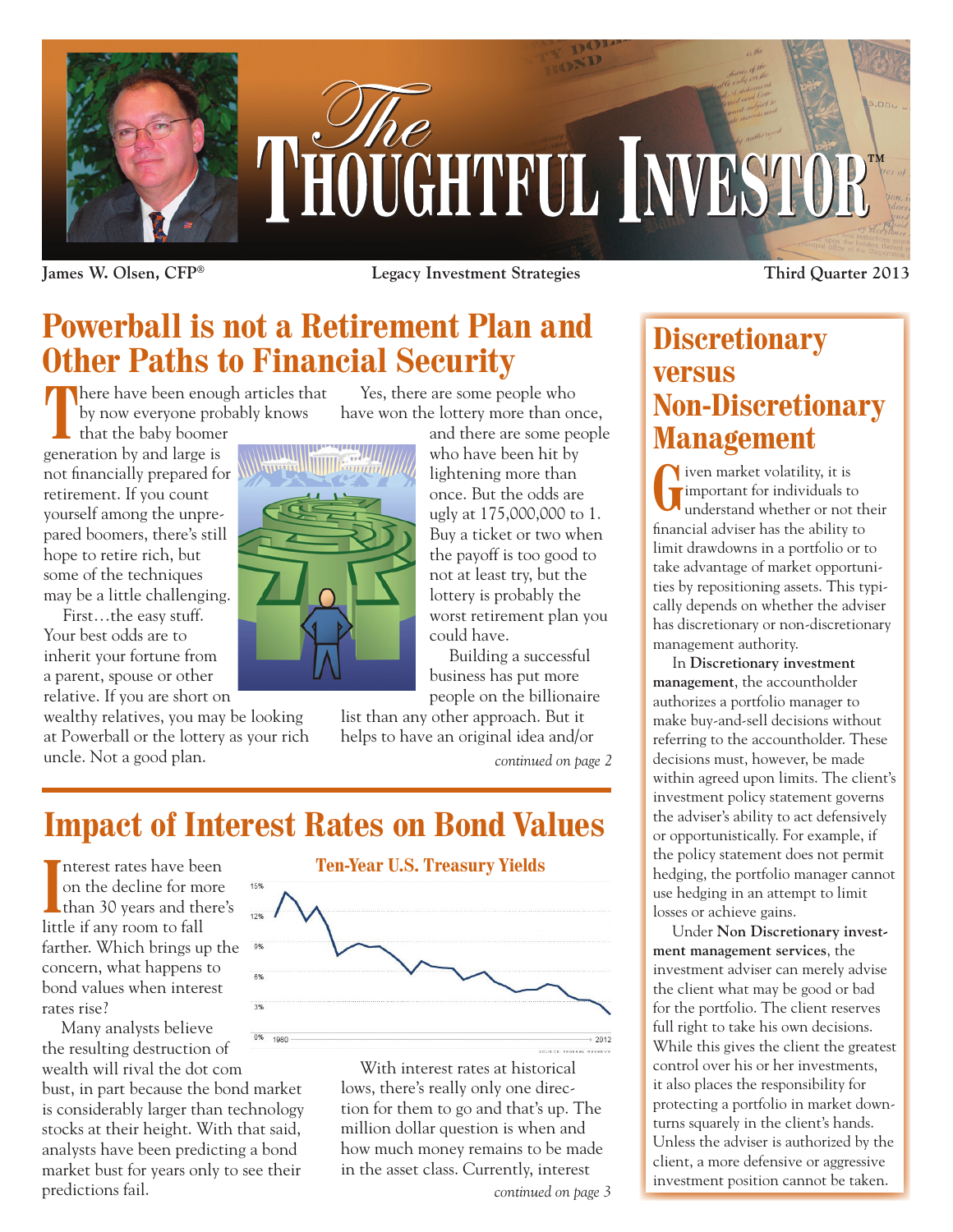## **Powerball is not a Retirement Plan and Other Paths to Retirement** *— continued from page 1*

a strong work ethic. If you have yet to start a business, there may not be time to succeed and cash out by retirement.

Investing is a potential way to get wealthy, but it helps to start early and to find the right investment manager. Even small investments have the potential to become considerable nest eggs if they are in the right assets and have time to compound.

You might look for a challenge with a cash prize. The Clay Mathematics Institute of Cambridge, Massachusetts (CMI) will pay a \$1 million prize to anyone who solves one of seven of the most difficult problems with which mathematicians are still grappling. Only one prize has been awarded to date. There are still six problems to solve and \$6 million to award.

Keep an eye on Google for challenges with hefty prizes. 25 teams are competing for the Google Lunar X Prize, a \$30 million reward "for the first privately funded team to send a robot to the moon, travel 500 meters and transmit video, images and data back to the Earth." They have until 2015 to win. Google also offers hacking awards to find security problems in Chrome as

well as security issues that would affect users of all browsers.

The Samsung Smart App Challenge 2013 offers up to \$800,000 to the top 10 new applications utilizing its group communication function "Samsung Chord SDK."

Yuri Arcurs is the world's top selling stock photographer, selling an image online every 8 seconds, 24 hours a day (more than 4 million images each year). He's an extremely good and creative photographer, but who is to say you don't have sellable images as well.

In April of 2010, Amanda Hocking of Minnesota began self publishing her young-adult paranormal novels about trolls, vampires and zombies and 'supernatural teen romances,' selling them online for \$2.99 or for as little as \$.99. Today she makes more than \$2 million a year from her e-book sales and has signed her first conventional publishing contract for four books.

If you are a lucky golfer, look for charity and guest tournaments that offer a \$1 million hole-in-one competition. The hole-in-one prize is underwritten by an insurance contract, so you know the odds aren't in your favor, but they are still better than winning the lottery.

Go for the gold with a metal detector. Actually this may work best in areas where wars have been fought over the centuries, increasing the odds that someone buried a family treasure to protect it from raiders, only to die with the hiding place still hidden. Terry Herbert found 1,600 Anglo-Saxon gold and silver pieces valued at more than \$5 million on a friend's farm in Staffordshire, England.

Find a treasure in your basement or at a yard sale. There are many stories of rare comic books, toys and collectibles that turn up in the family attic or basement. And, every so often, a yard sale offers an original masterpiece. The odds are pretty distant on this one as well, but you may find treasures to keep.

In the end, the most viable approach continues to be to save and invest your retirement funds with high quality money managers who understand the value of not only growing your portfolio, but also protecting it during down markets. Naturally, there can be no guarantee that an investment will be profitable. All investments have the potential for loss as well as gain. Past performance is not an indicator of future returns.

# **Ownership Forms and Their Impact**

There are a number of different forms of ownership that can be used in titling your assets, from your home to investment and bank accounts. Which form is appropriate depends upon your circumstances… but here are some of your options with regards to your investment accounts:

**Individual ownership** – This is the simplest. One person controls the account. If that individual dies, the account becomes a part of his or her estate.

**Individual Ownership with Payable on Death (POD) or Transfer on Death (TOD)** – This form of ownership designates an entity(ies) to which the account automatically passes on

the death of the account holder. A POD or TOD account bypasses the estate and probate, although the account value will still be counted in calculating estate taxes. U.S. savings bonds can also have a payable on death beneficiary.

**Joint Ownership** – Two or more entities own the account together. Upon the death of one member, assets are distributed equally among the surviving owners. If the joint account holders are spouses, the spousal exemption applies when calculating estate taxes. With joint ownership, the assets in the account are available to the surviving owners without waiting for the estate settlement.

**Ownership in Common** – This allows the proportion of the account held by one individual to pass on to his or her heir(s) or successor. Successors are typically determined by the individual's will and the assets are considered in the estate tax calculation. Assets held in common ownership are typically subject to probate.

**Trusts** – A legal relationship where ownership is held by one entity for the benefit of another – the beneficiary. Assets that have been transferred to an irrevocable trust more than three years prior to the death of the individual establishing the trust are not included in individual's gross estate for estate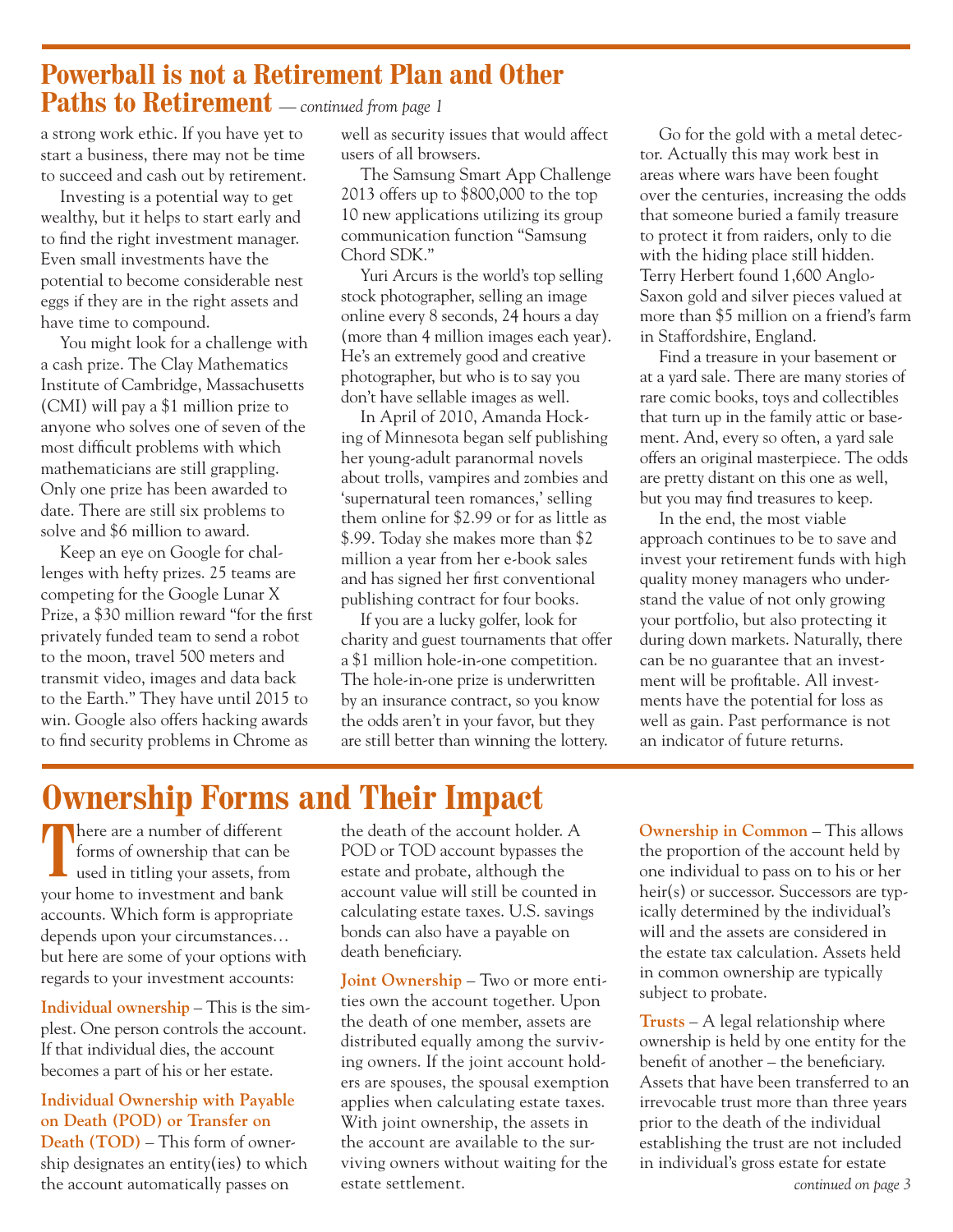### **Impact of Interest Rates on Bond Values***— continued from page 1*

rates are being held artificially low by the Federal Reserve. Expectations are that the Fed will continue holding rates at their current lows through at least mid-2014. Only time will tell whether those expectations are correct and how effectively the Fed will be able to unwind its low rates.

Bonds have four basic risks – interest rate risk, inflation risk, call risk, and default risk. While other risk factors may impact the value of a bond, these are the biggies.

**Default risk** is the risk that the bond issuer will be unable to pay interest and principal and default on the bond.

**Call risk** is the possibility that the borrower will decide to pay off the bond early, and you will not have the interest payments you were expecting. If you purchased the bond for more than its face value because it offered a higher interest rate, you could also lose a portion of your investment. Calls are more likely to happen when interest rates are declining.

**Inflation risk** is the risk that the interest you earn on your bond will be less than the rate of inflation, resulting in a loss in purchasing power.

**Interest rate risk** is the big risk in today's market. When interest rates rise, bond values fall. How much a bond's value falls depends upon a number of factors including (1) years to maturity, (2) the financial stability of the bond issuer, and (3) selling pressure. If you hold a bond to maturity, barring default or call, you can expect to receive the face value of the bond

when it is repaid. If you sell before maturity, the prevailing interest rates and *duration* will determine the value of the bond. If you own bonds through a bond fund or ETF, the value of your position will be determined by the duration of the bond portfolio.

Duration is a measure of how sensitive the price of a bond investment might be to a 1% change in interest

## **Ownership Forms and Their Impact**

*continued from page 2*

tax purposes. Gift taxes may have to be paid at the time of the original transfer to the trust. Trusts file their own tax returns and as of the 2013 tax law revisions, are subject to taxes at the highest income brackets on gains retained in the trust and not paid to the beneficiary.

**Custodial Account** – This account type allows a custodian to invest on behalf of a minor child and may be called a Uniform Gifts to Minors Act Account (UGMA) or Uniform Transfers to Minors Act Account (UTMA)

**Business Accounts** – Account ownership may also be held by legal corporations, professional associations, or professional corporations. These accounts use the business tax identification number and ownership of assets is determined by ownership of the business.

rates. Duration is calculated based on time to maturity, call features, yield, credit quality and changes in credit quality. The higher a bond's duration, the greater its sensitivity to interest rates changes.

For instance, if interest rates were to rise by 2%, a medium investment grade corporate bond (BBB, Baa rated or similar) with a duration of 8.4 (10-year maturity, 3.5% coupon) could lose 15% of its market value. A similar investment grade bond with a dura-

tion of 14.5 (30-year maturity, 4.5% coupon) might experience a loss in value of 26%.1 For a simplistic calculation of bond values, visit http:// tipscalc.investinginbonds.com/. A bond fund with

10-year duration (duration is typically found in the fund's

Fact Sheet, often in the Bond Holding Statistics section) will decrease in value by 10% if interest rates rise 1%. If a fund's duration is two years, then a 1% rise in interest rates will result in a 2% decline in the bond fund's value.

Math aside, selling pressure can also reduce the value of a bond beyond that indicated by duration. An estimated \$38 trillion is invested in the U.S. bond market. When interest rates increase, the possibility that investors will rush to sell could further depress bond values. Rising interest rates could also put pressure on corporate and government issuers reducing credit quality, again affecting bond values.

Unless your intent is to buy and hold a bond until maturity (and even then your investment is not guaranteed against loss), today's bond market demands some level of risk management.

<sup>&</sup>lt;sup>1</sup> Fitch Ratings, Macro Credit Research Report, The Bond "Bubble": Risks and Mitigants, 2012